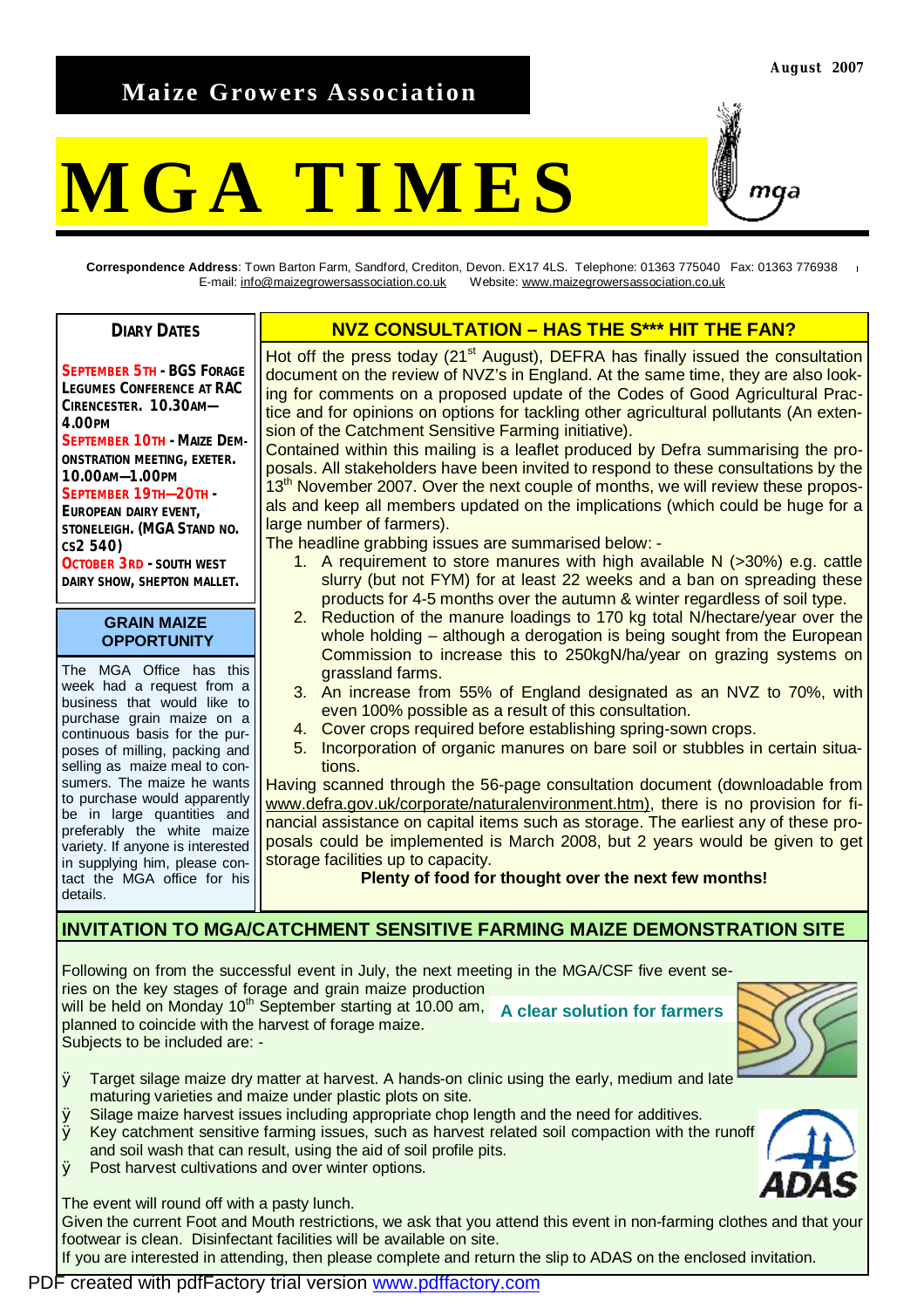#### **NEW PRODUCT FOR 2007**

In response to the ongoing demand to re-introduce the historically popular MGA study tours, members (well some of you at least!) will be pleased to receive preliminary notification of the MGA study tour, due to take place this December.

**MGA WINTER TRIP TO GERMANY** 

The tour will focus on the potential to produce renewable electricity energy from biomas and will be a follow up to the exploratory trip by Simon, John and John Jackson (MGA Vice Chairman) last September. While details have yet to be finalised, the following is on the programme so far:

- ♦ Extended visit to the Institute for Agricultural Engineering and Animal Husbandry at Freising, led by Felipe Kaiser, one of the lead researchers in Anaerobic Digestion in Germany.
- Visits to 2 or 3 on-farm commercial Anaerobic Digesters.
- Trip to the alleged oldest brewery in Germany!

As always the aim of this MGA study tour is to get to the facts, thereby providing members with a genuine and independent view on what is an exciting opportunity in the coming years.

Travel to Germany will be by air and therefore we will need to book flights as soon as possible, if we are to get reasonable rates. With this in mind, please contact the office to express an interest and reserve your place on what we suspect will be an oversubscribed tour. Provisional dates are Monday 3rd December to Wednesday 5th December 2007.

**Typical German Biogas Plant** 

Members will no doubt be well aware of the need to seal clamps quickly and effectively to encourage the development and ongoing work of the anaerobic bugs. These "good" bugs convert sugar more efficiently into preserving acids, with the result that pH drops low and quickly. With this rapid ensiling and sealing in mind members have, for many years, been encouraged to sheet quickly and use salt



or other additives to minimise wastage. New to the market this year is another option, being clingfilm or to give its proper name ClampFilm™. Marketed by MGA members Kelvin Cave Ltd, ClampFilm is a 40 micron clear plastic film which is placed between the silage and the normal black plastic sheet. The claim is that the film is fine enough to be quickly sucked on to the silage surface, but tough enough to remain intact when being laid out. The film apparently improves the sealing of the clamp, allowing anaerobic conditions to be established earlier and as a consequence, helps reduced general and surface wastage. At a cost of a little over 10 pence per square metre and available in 50m long rolls of 7m, 12m, and 16m rolls it may be worth a look.

| Following a normal July<br>skies cleared in the afterr<br>this well attended event.<br>Over 50 members and nor<br>the demonstration site by<br>Whole ranges of topics we<br>various plots on the site),<br>• Soil structure & com     |
|---------------------------------------------------------------------------------------------------------------------------------------------------------------------------------------------------------------------------------------|
| • Fertiliser requiremer<br>• Variety choice.<br>• Drilling dates.<br>• Seed rates.<br>$\bullet$ Grain maize.<br>$\bullet$ Harvesting.<br>• Maize as an energy<br>crop.<br>• Maize under plastic.                                      |
| Of particular interest were                                                                                                                                                                                                           |
| effects of soil compactior<br>and how targeted cultiva<br>establishment<br>tions<br>at<br>can not only alleviate the<br>problems of soil-wash and<br>run-off, but also greatly<br>enhance the progress o<br>the growing maize plants. |
|                                                                                                                                                                                                                                       |

#### **DEMONSTRATION MEETING REPORT**

al July downpour in the morning, the he afternoon to leave a dry evening for event

s and non-members were given a tour of i site by Simon Draper & John Morgan. topics were discussed (prompted by the e site), which included: -

- e & compaction.
- quirements for the maize crop.
- ♦ Variety choice.
- Drilling dates.
- Seed rates.
- $\bullet$  Grain maize.
- n energy



est were the soil pits, demonstrating the

mpaction d cultivalishment. viate the vash and areatly gress of e plants.